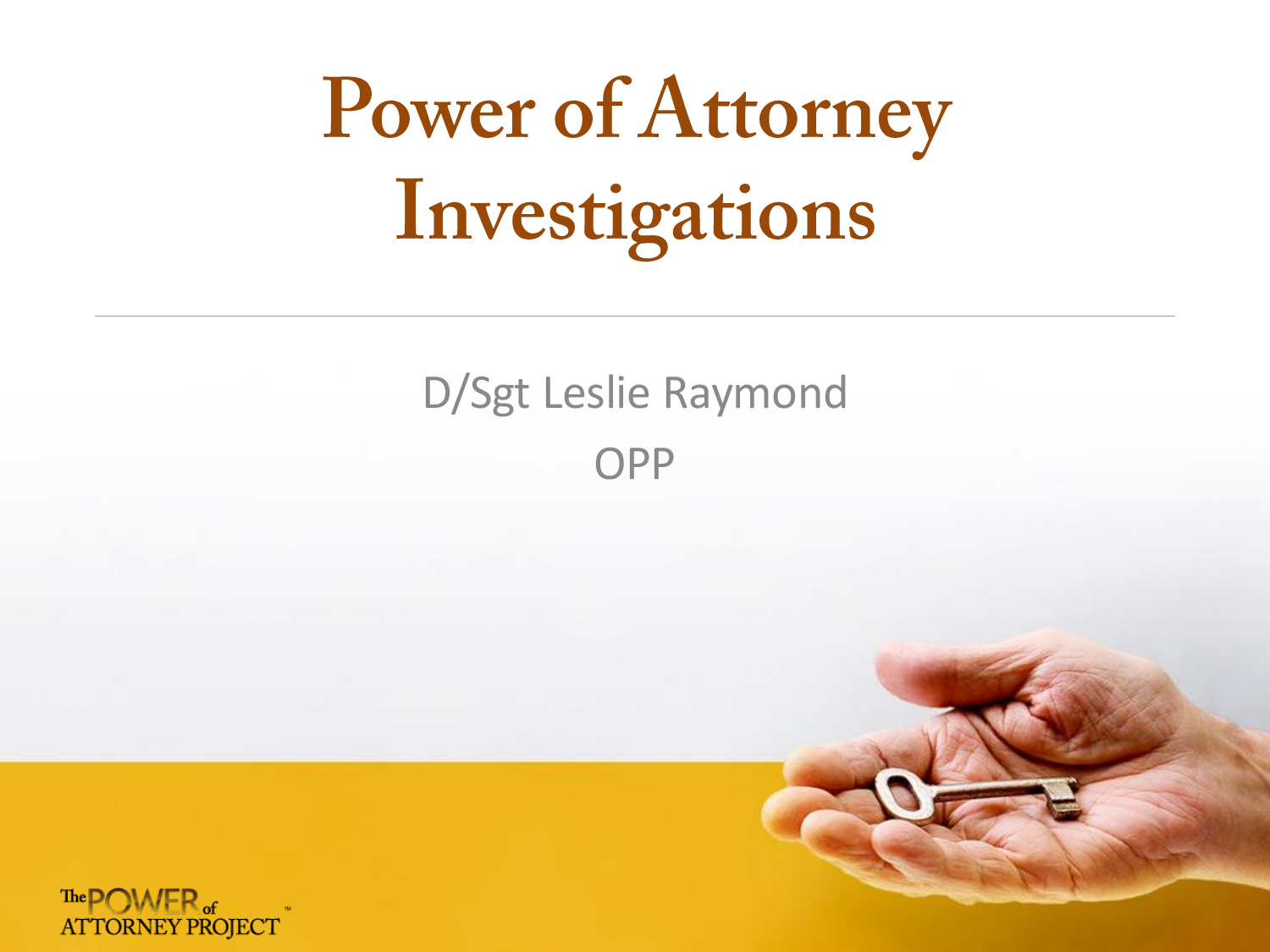#### **What Is Elder Abuse**

"Any action or inaction by any person that causes harm or threatens to cause harm to an older person"

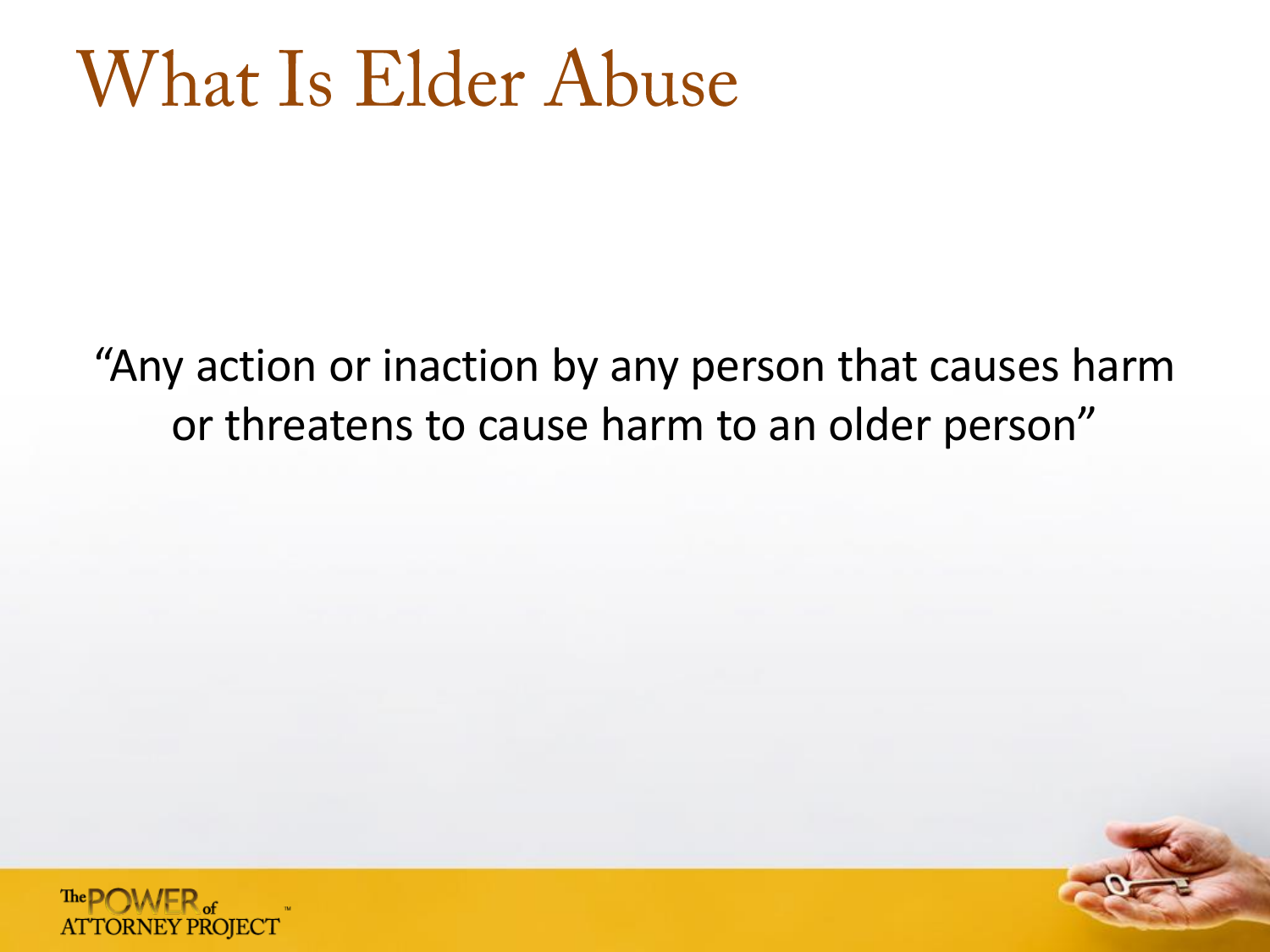**Types Of Abuse** 

- Financial
- Physical
- Psychological
- Neglect

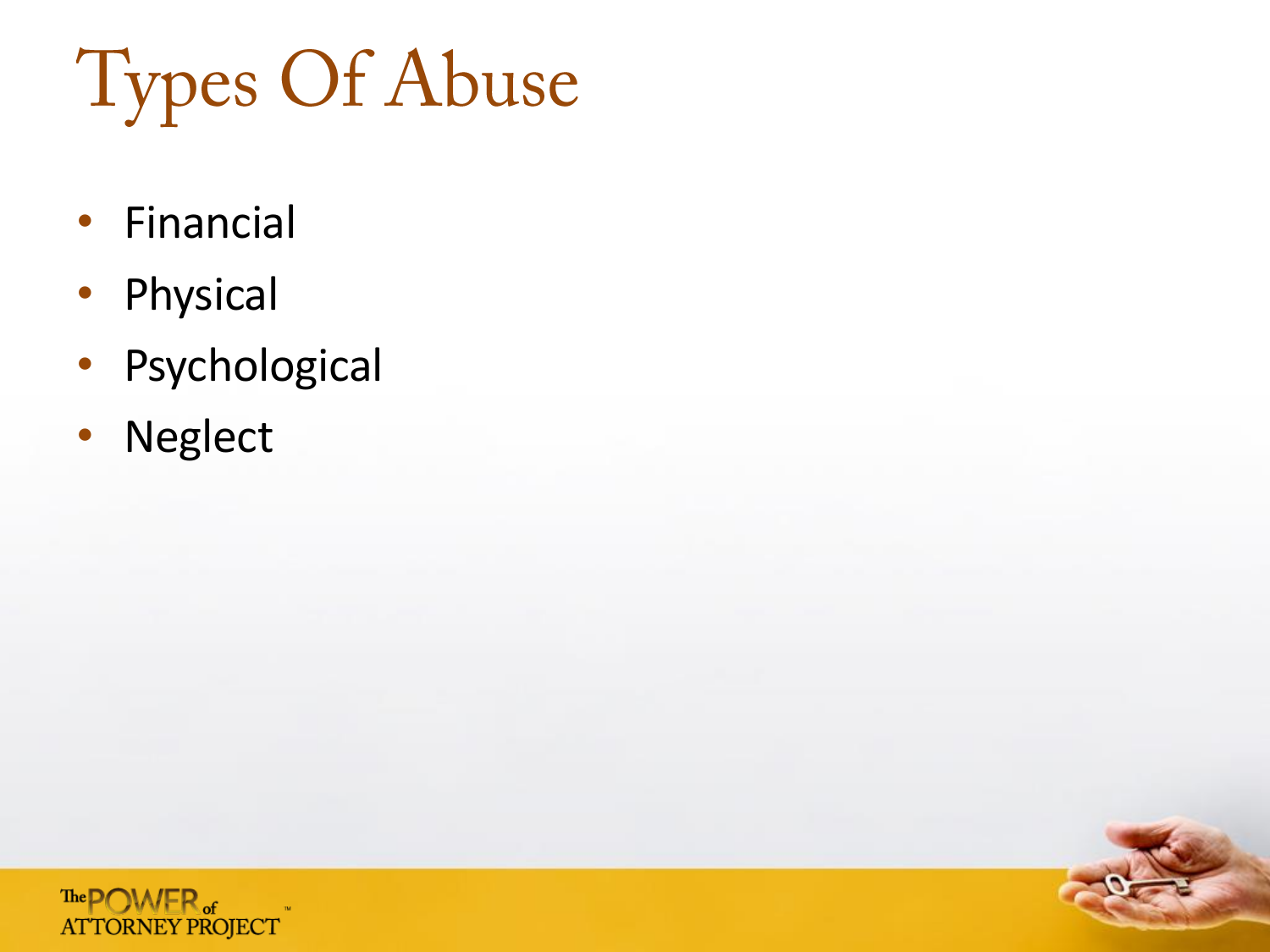# POWER OF ATTORNEY

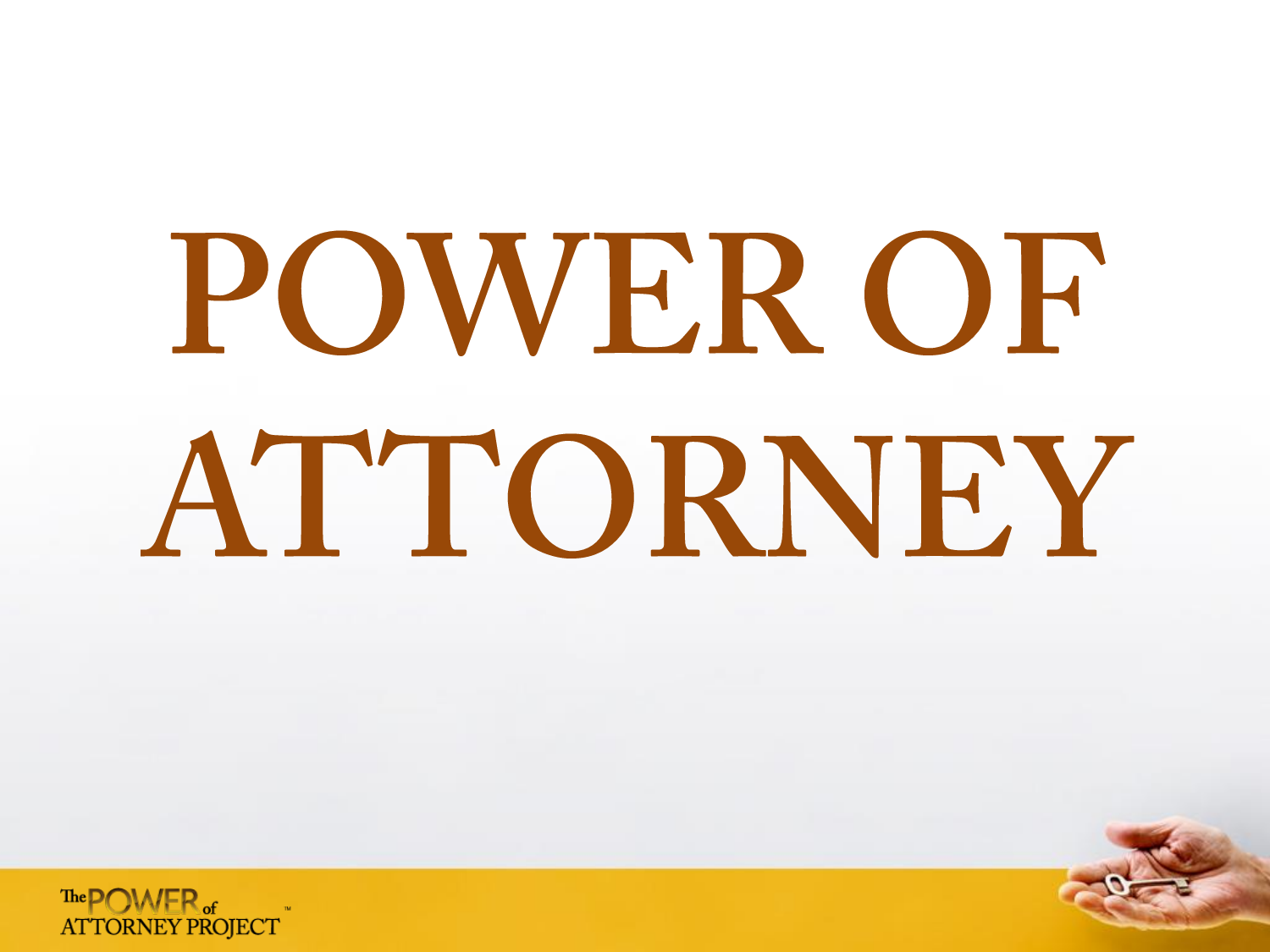## What Is A Power Of Attorney?

- Legal document in which the grantor names a person to act as his or her "attorney".
- "Attorney" means AGENT not "lawyer".
- Gives authority to make decisions as agent on behalf of grantor.
- Gives transactional authority not transfer of ownership.

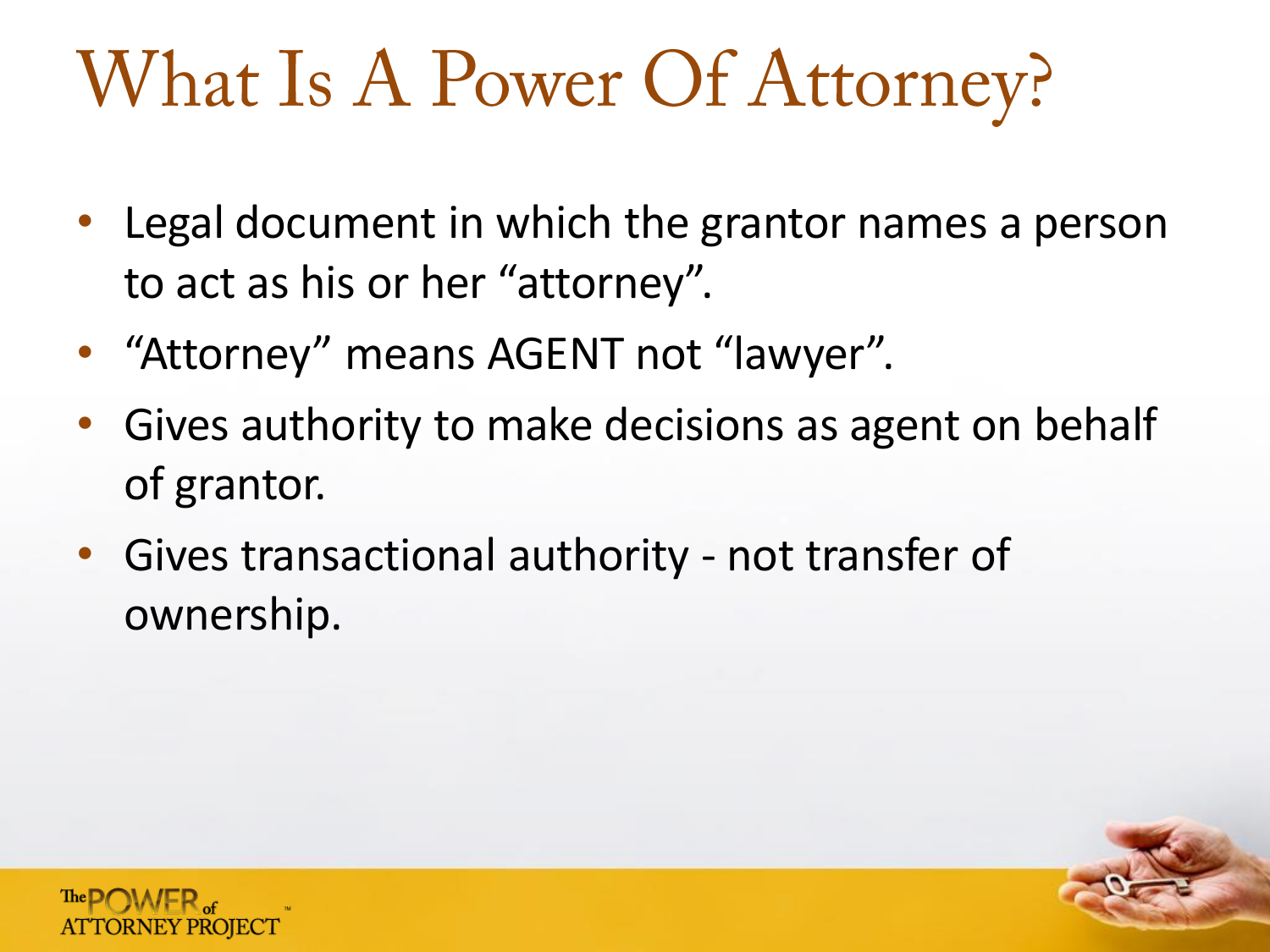#### What Is A Power Of Attorney?

- Can appoint more than one person as attorney.
- If more than one attorney, can be appointed to act JOINTLY or JOINTLY and SEVERALLY.
- Must have two witnesses.
- Spouse, partner, child, person placed in position of authority or benefit CANNOT be a witness.

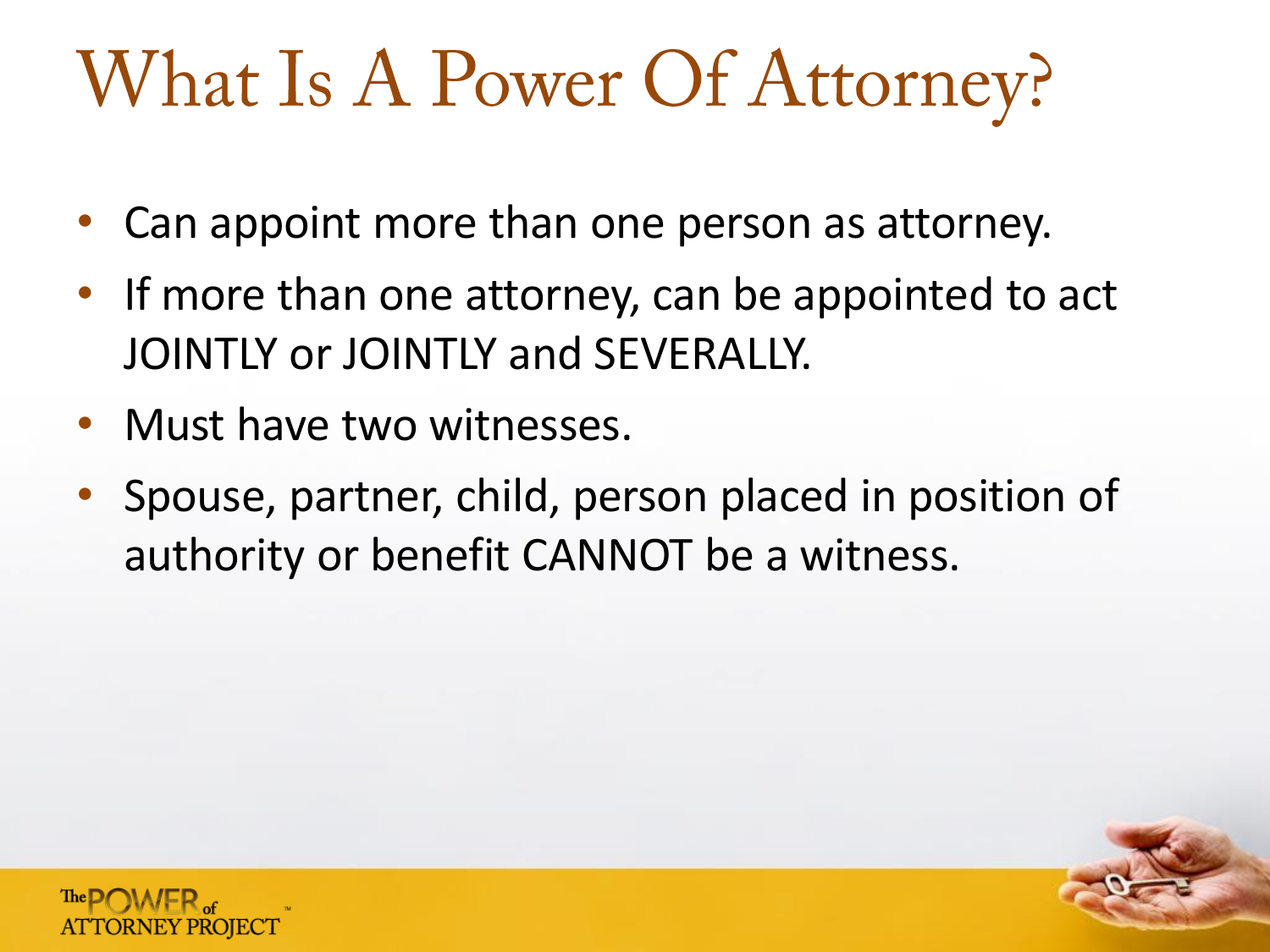Why are the police interested with Powers of Attorney?

- Abuse of Power of Attorney is growing.
- Cases generally go unreported for long periods of time.
- Usually brought to the attention of the police when situation becomes a crisis or death of the senior.

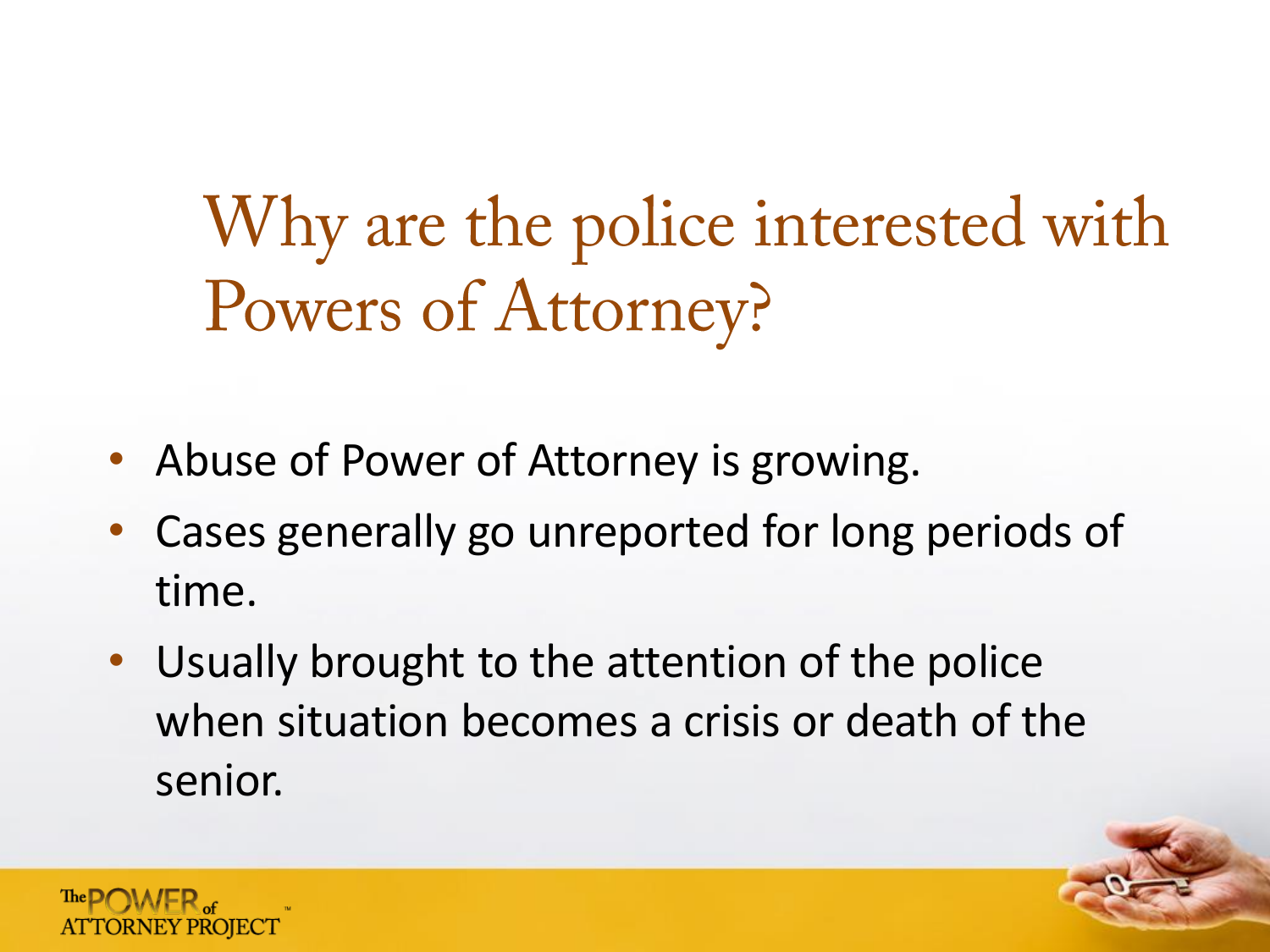#### Theft by Power of Attorney Section 331 C.C.C.

• **Every one commits theft who, being entrusted, whether solely or jointly with another person, with a power of attorney for the sale, mortgage, pledge or other disposition of real or personal property, fraudulently sells, mortgages, pledges or otherwise disposes of the property or any part of it, or fraudulently converts the proceeds of a sale, mortgage, pledge or other disposition of the property, or any part of the proceeds, to a purpose other than that for which he was entrusted by the power of attorney.**

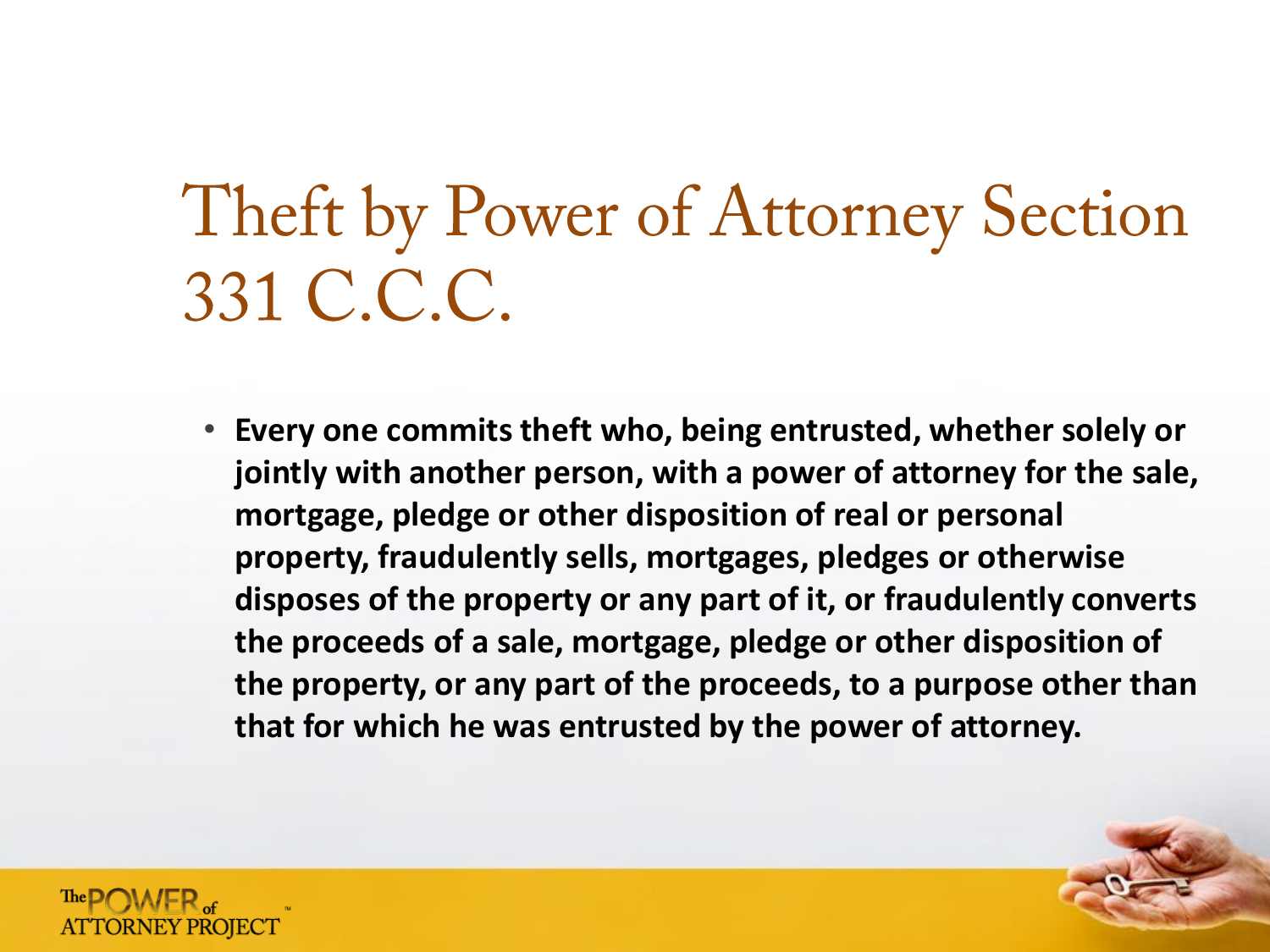## Three Types Of Power Of Attorney

- General Power of Attorney.
- Continuing Power of Attorney.
	- **Property / Finances.**
	- **Personal Care.**

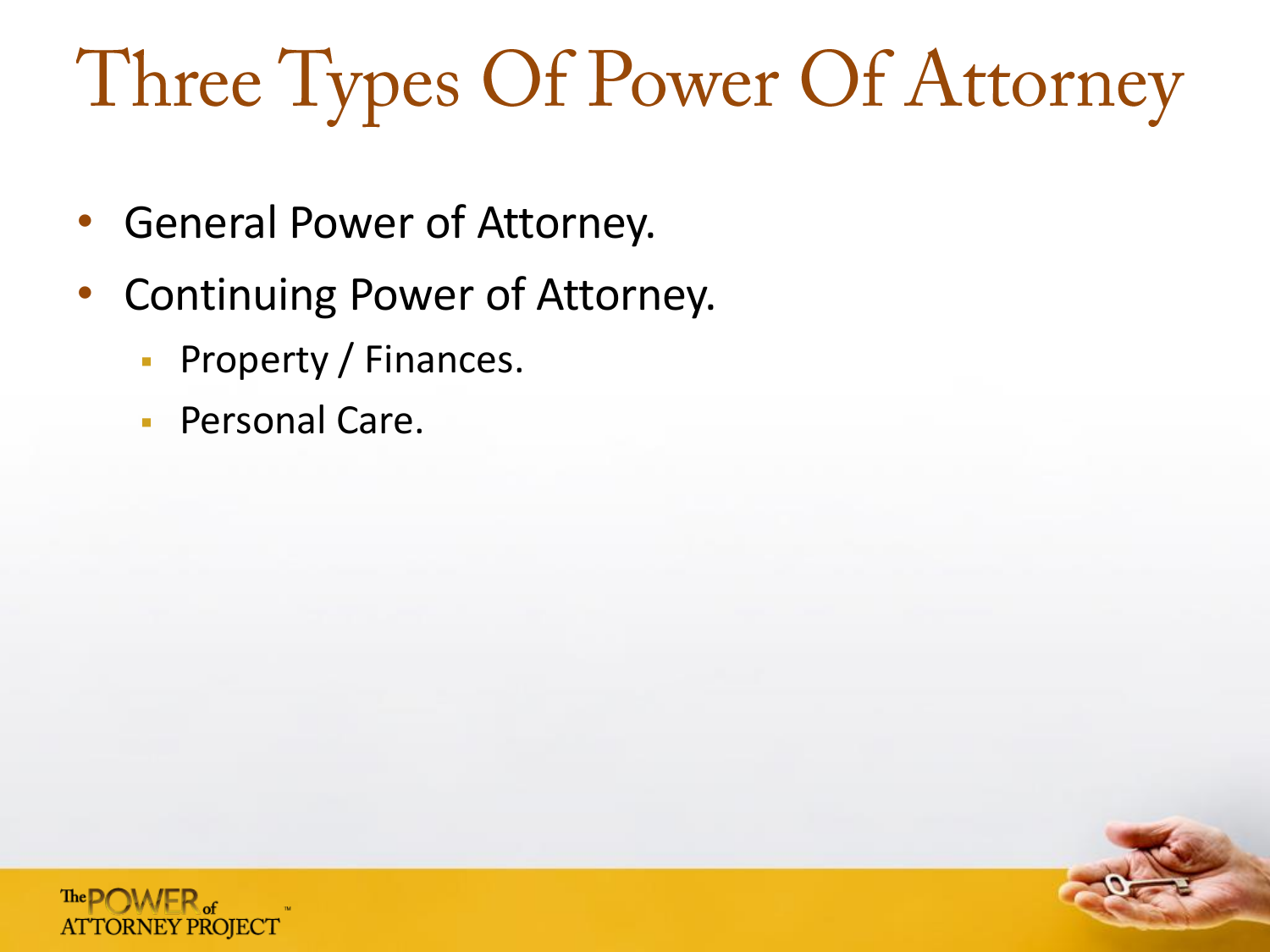#### When Does A Power Of Attorney Become Effective?

- Date signed if no activation clause included.
- Conditions and Restrictions.
- Activation clause Date person deemed incapable (Mental Capacity).

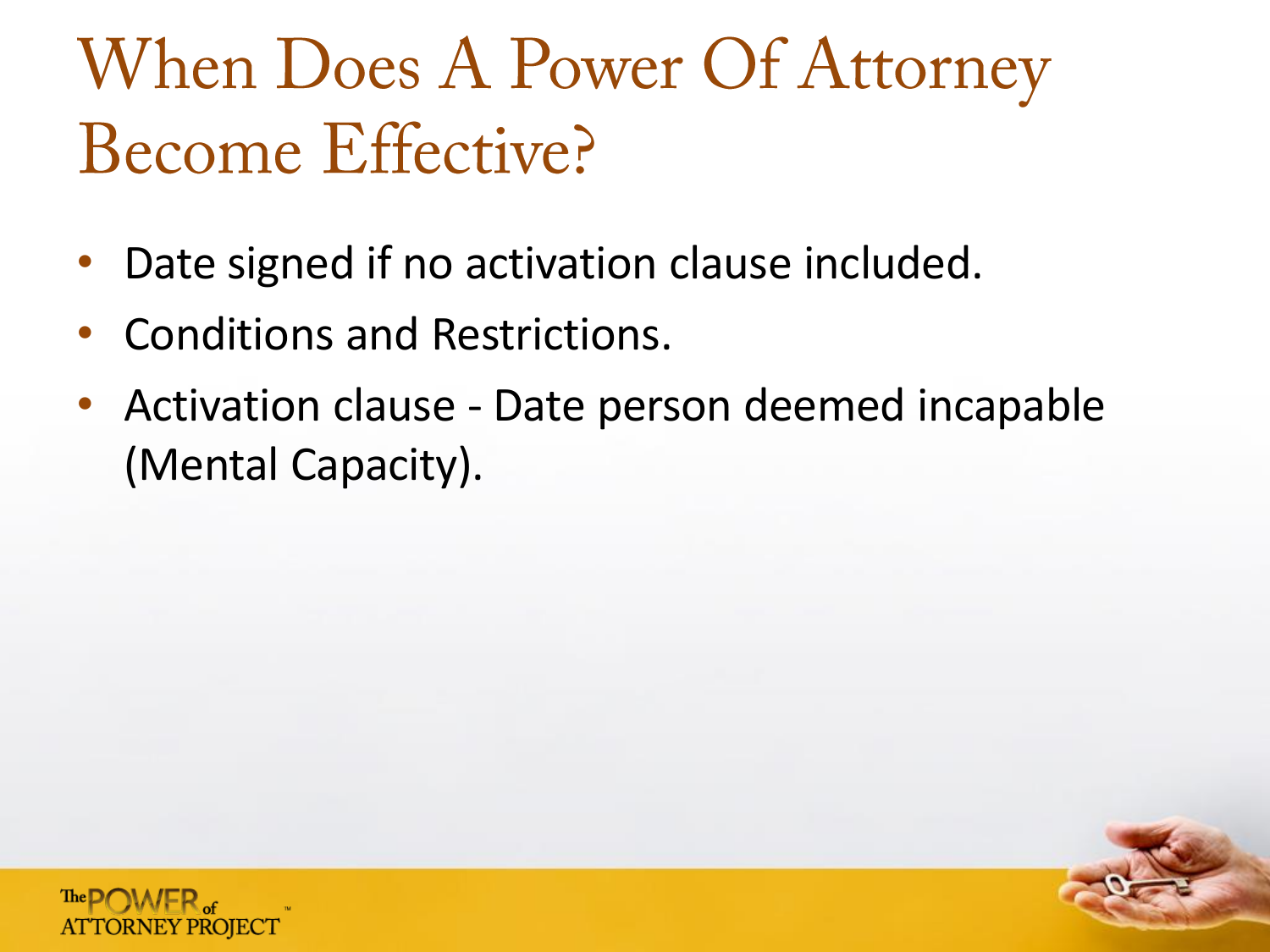## **Mental Capacity**

• Defined as the ability to "UNDERSTAND" and "APPRECIATE" the foreseeable consequences of any action or inaction.

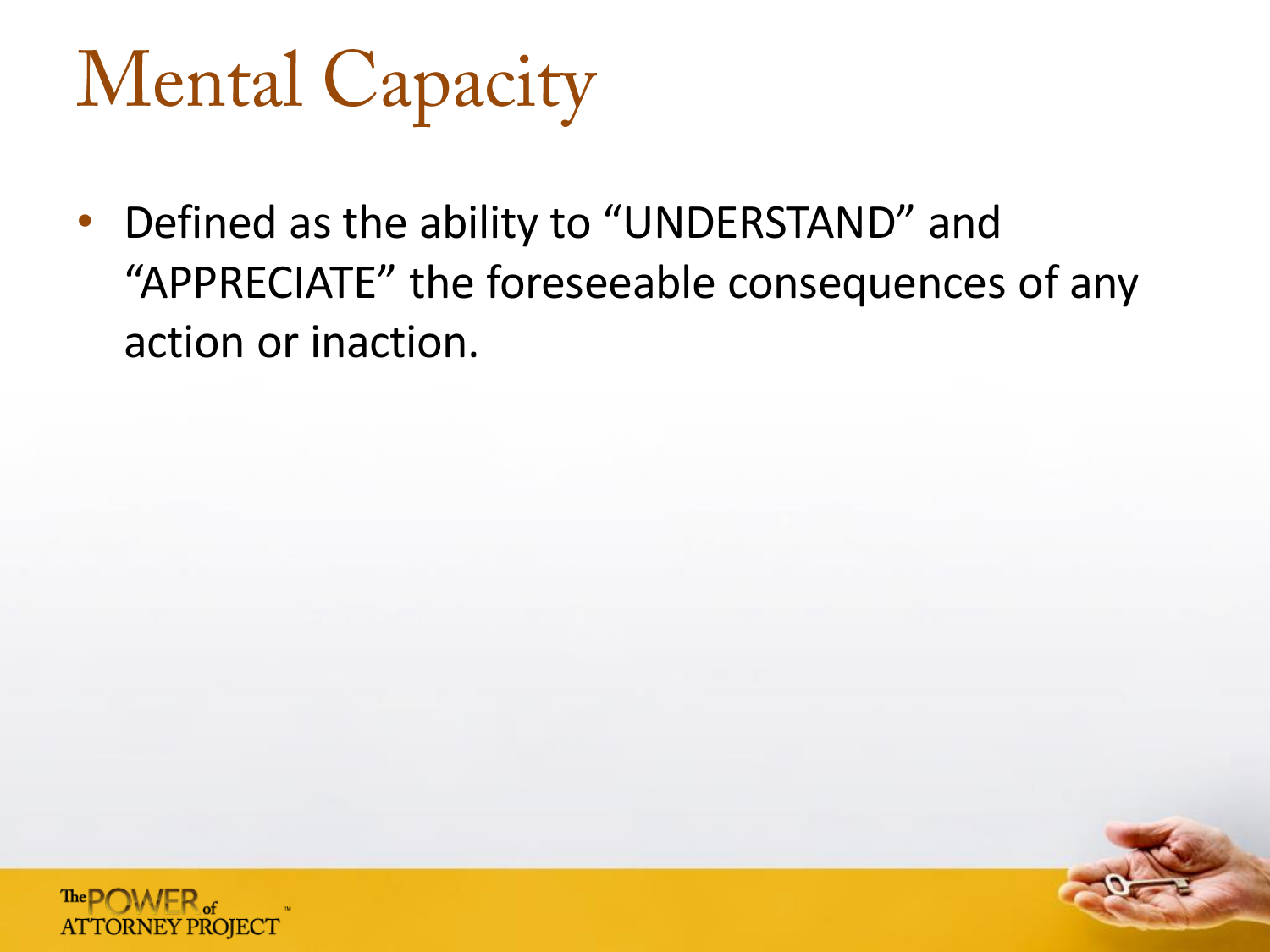- Mr. H is 87 years of age.
- Lived with his step-grandson Mr. A and his commonlaw wife Ms. B. In lieu of paying rent, Mr. H would assist with household expenses.
- In July of 2002, Ms. B angrily approached Mr. H, striking him several times and pushing him down a flight of stairs.

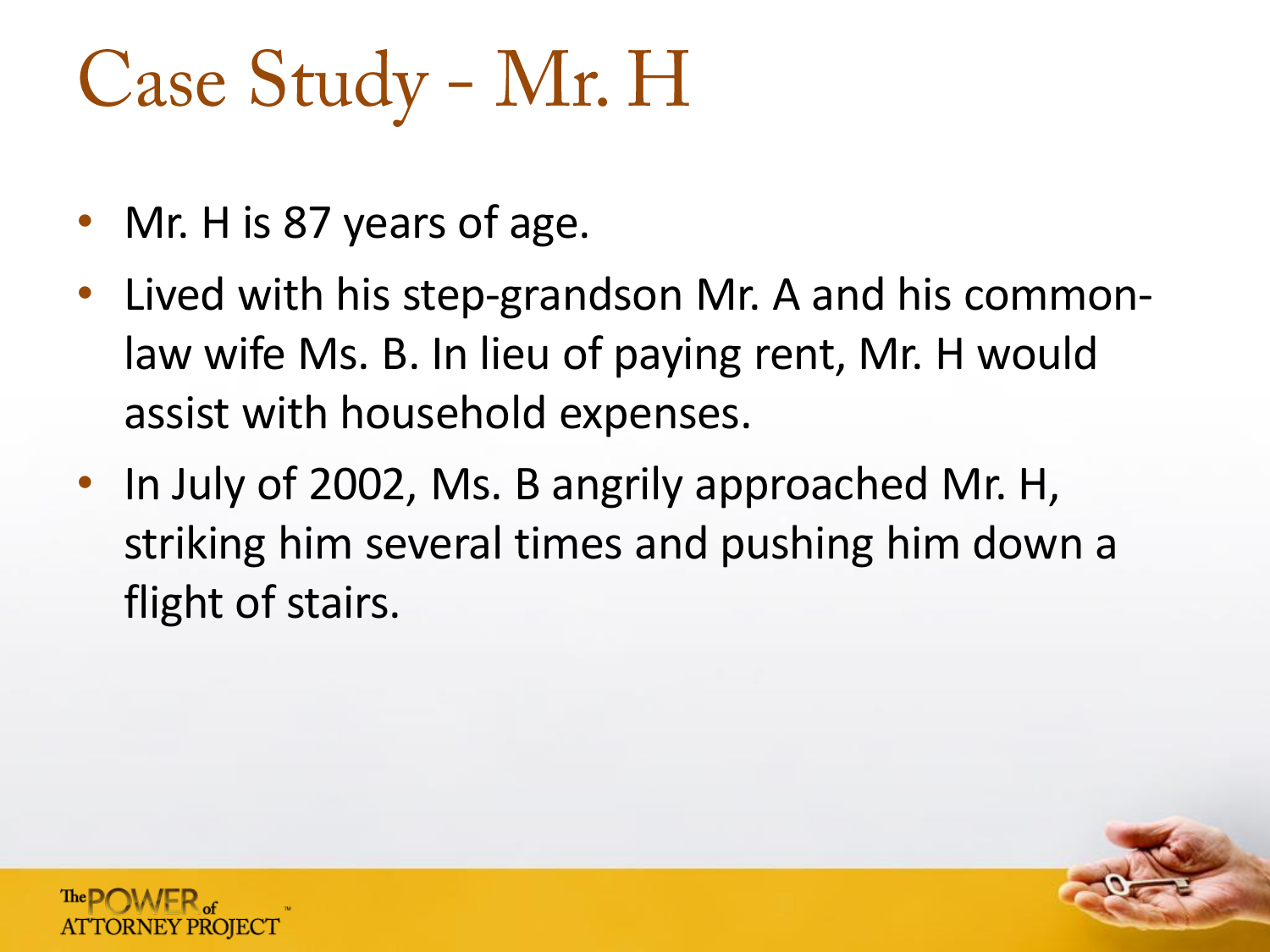- Police responded with family to investigate.
- Mr. H provided disclosure. Multiple bruises noted.
- Relocated for his own welfare.
- Examined by Doctor with injuries noted and photographed.
- Original statement KGB. Mr. H seemed confused.

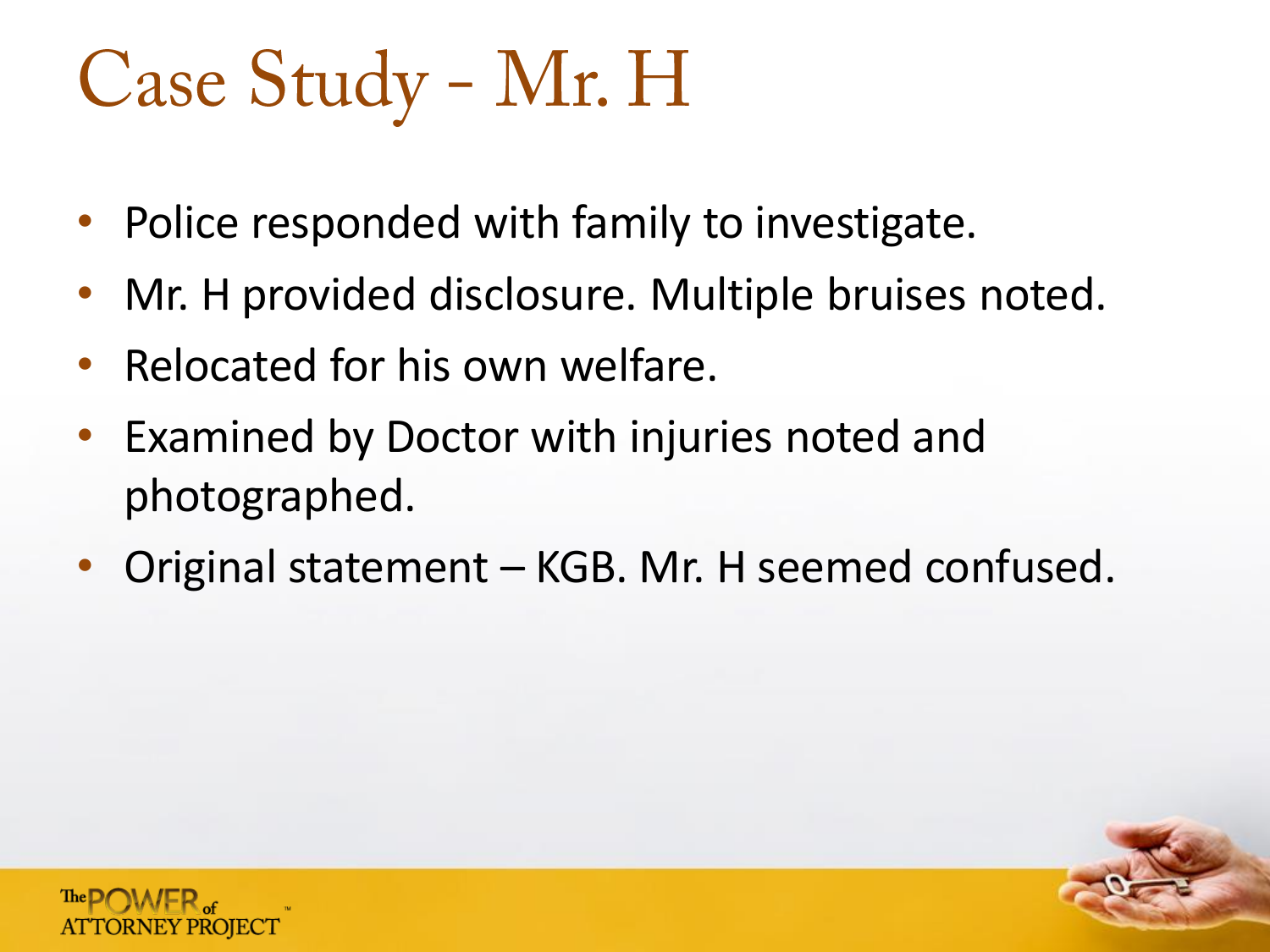- Ms. B arrested for Assault, Assault CBH with bail opposed.
- Subsequently released with multiple conditions.
- Surety revoked bail. Additional charge of Obstruct Police laid.
- Mr. A agreed to provide an induced statement. Prepared with assistance of Crown's Office.
- Arranged through his lawyer.

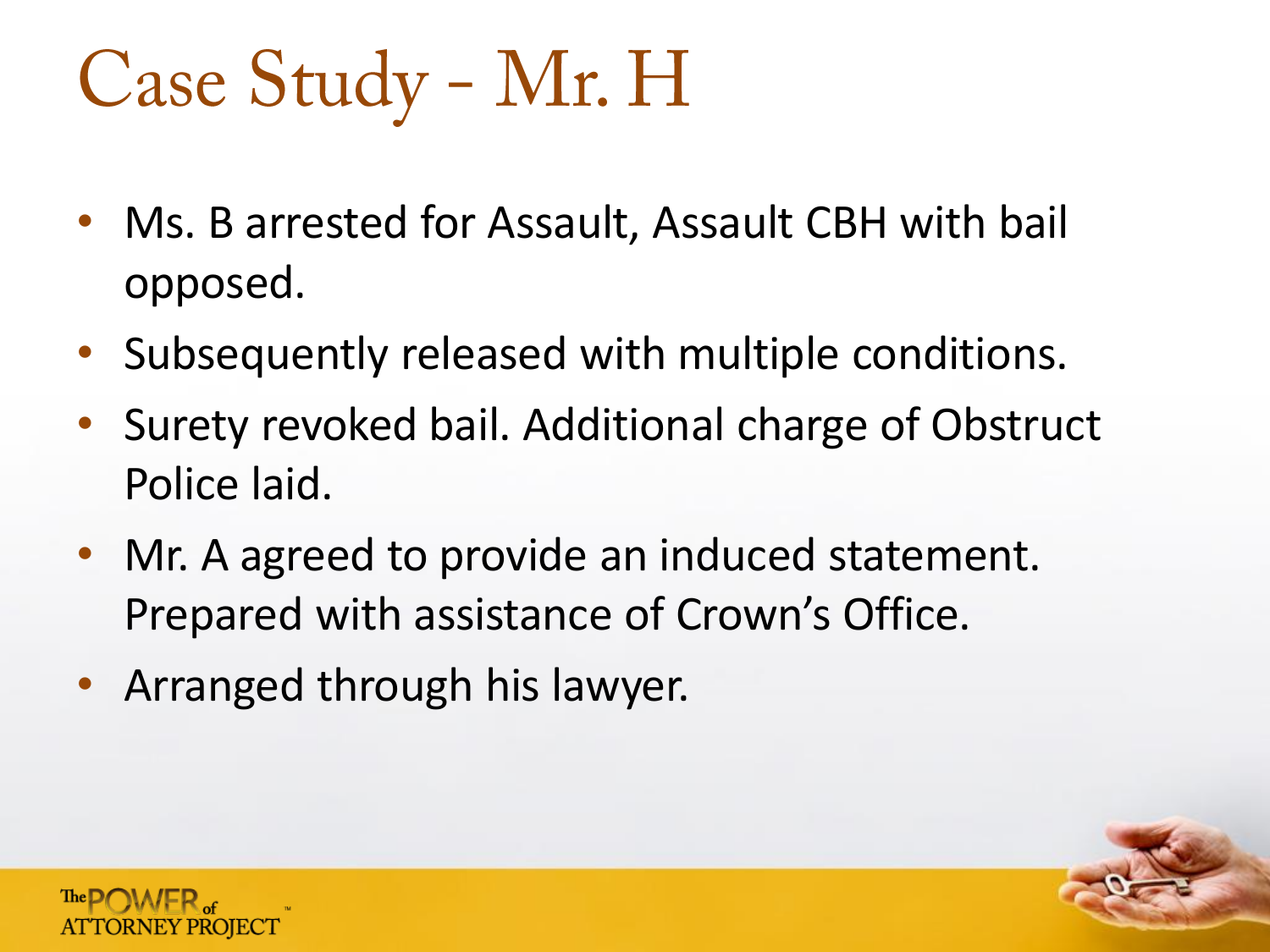- On September 25th, 2001 Mr. H appointed Ms. B as his Continuing Power of Attorney for Property.
- Ms. B applied to the Department of Veterans Affairs on behalf of Mr. H for disability and attendance benefits. The benefits were subsequently granted.
- From November 2001 to July 2002, 11 benefit cheques were mailed to Mr. H.
- Total value was \$23,168.54.

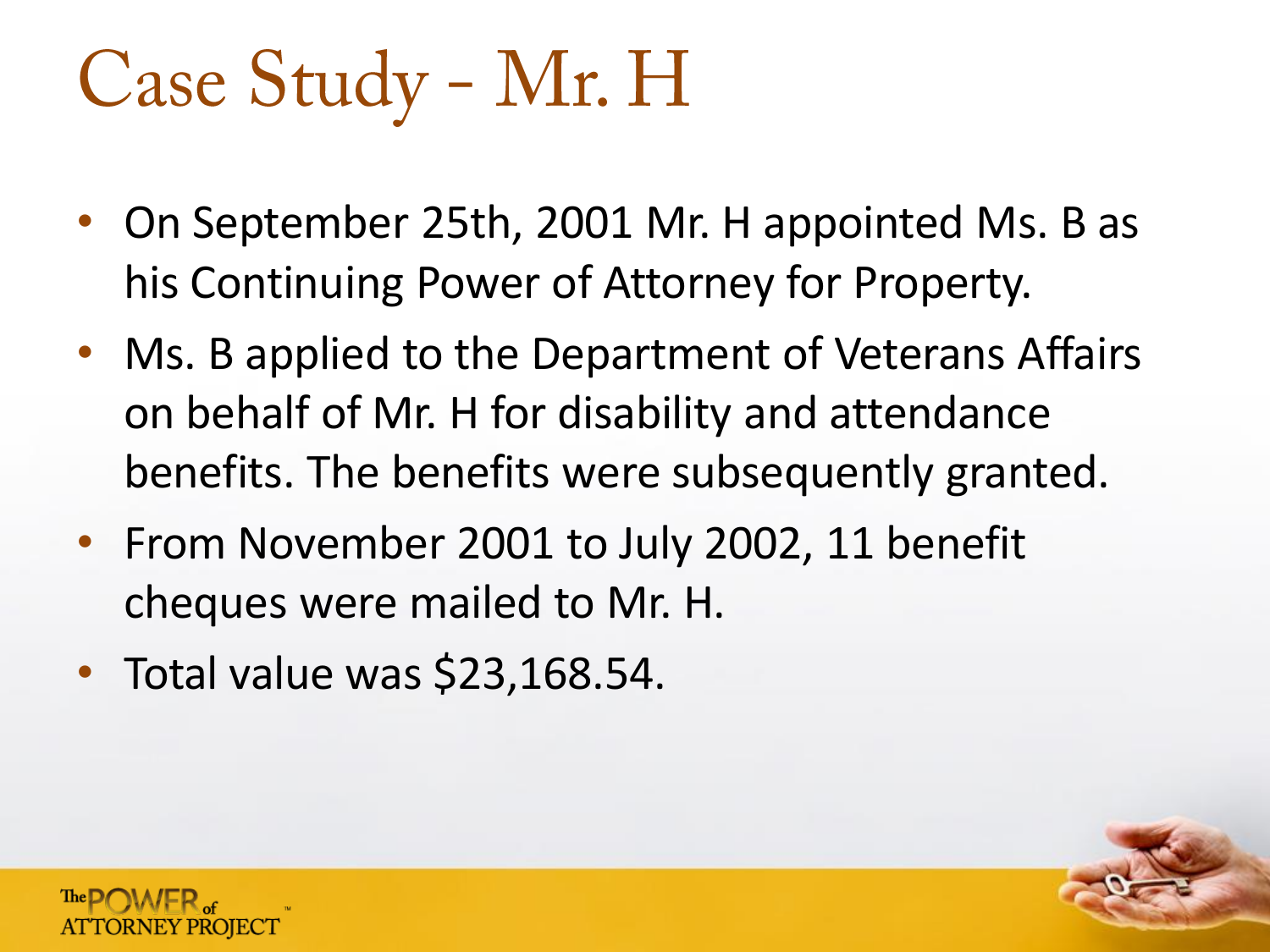- Ms. B opened a Power of Attorney account at Money Mart to cash the benefit cheques.
- The monies were used for Ms. B and Mr. A's personal gain.
- September 2001 to July 2002, Ms. B made 40 unauthorized withdrawals from Mr. H's bank accounts, by virtue of the Power of Attorney, totaling \$22,020.44.
- Arrested with additional Theft by POA charges laid.

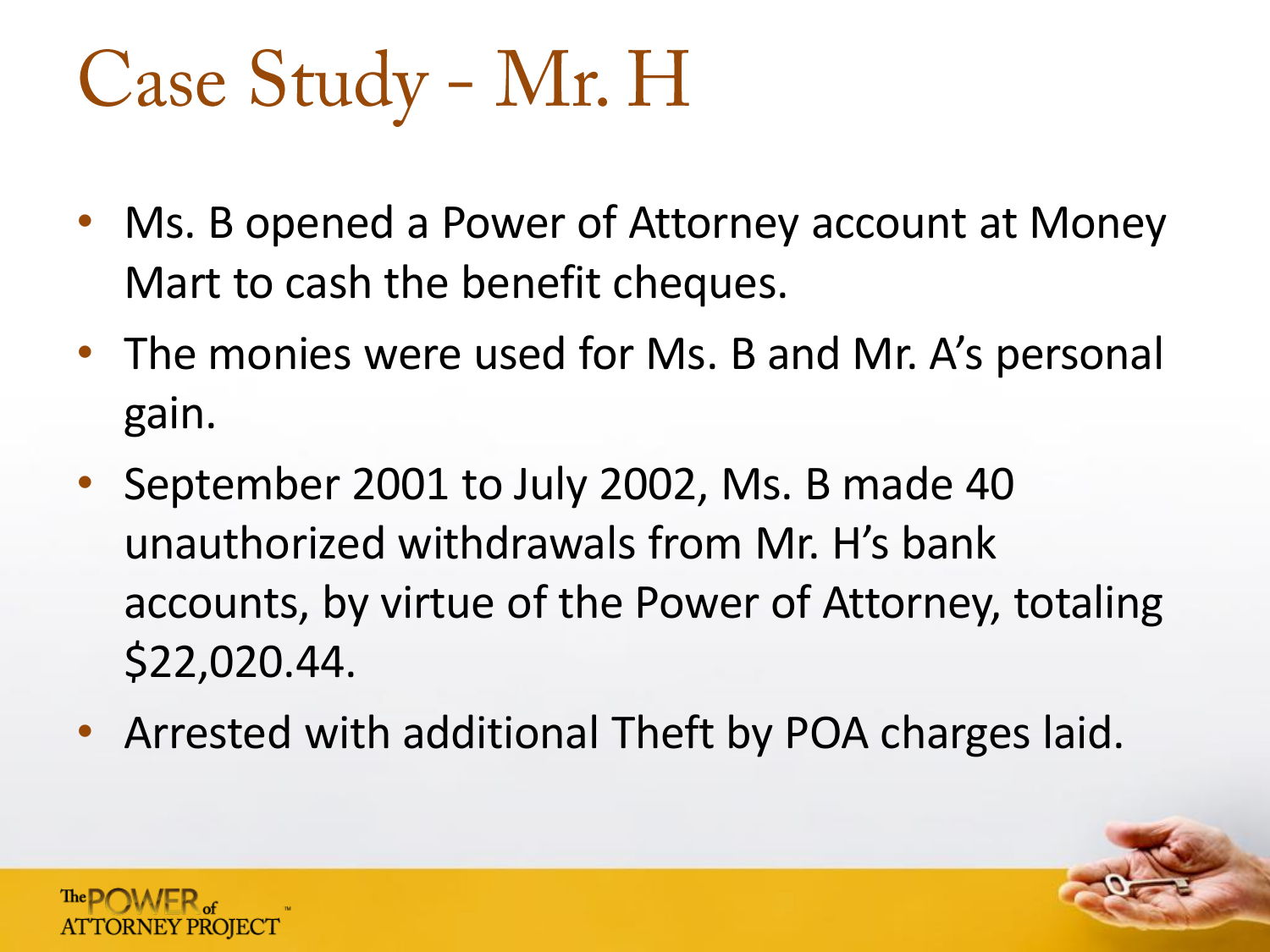#### **Obstacles**

- Cognitive capacity of Mr. H
	- Re-interview to clarify issues.
- Obtaining of medical and financial records.
	- Consent to release of information.
	- **Production Orders.**
- Induced statement
	- Consult with Crown.
- Department of Veteran's Affairs
	- Consent to release information.
	- **Escalate to upper management if necessary.**

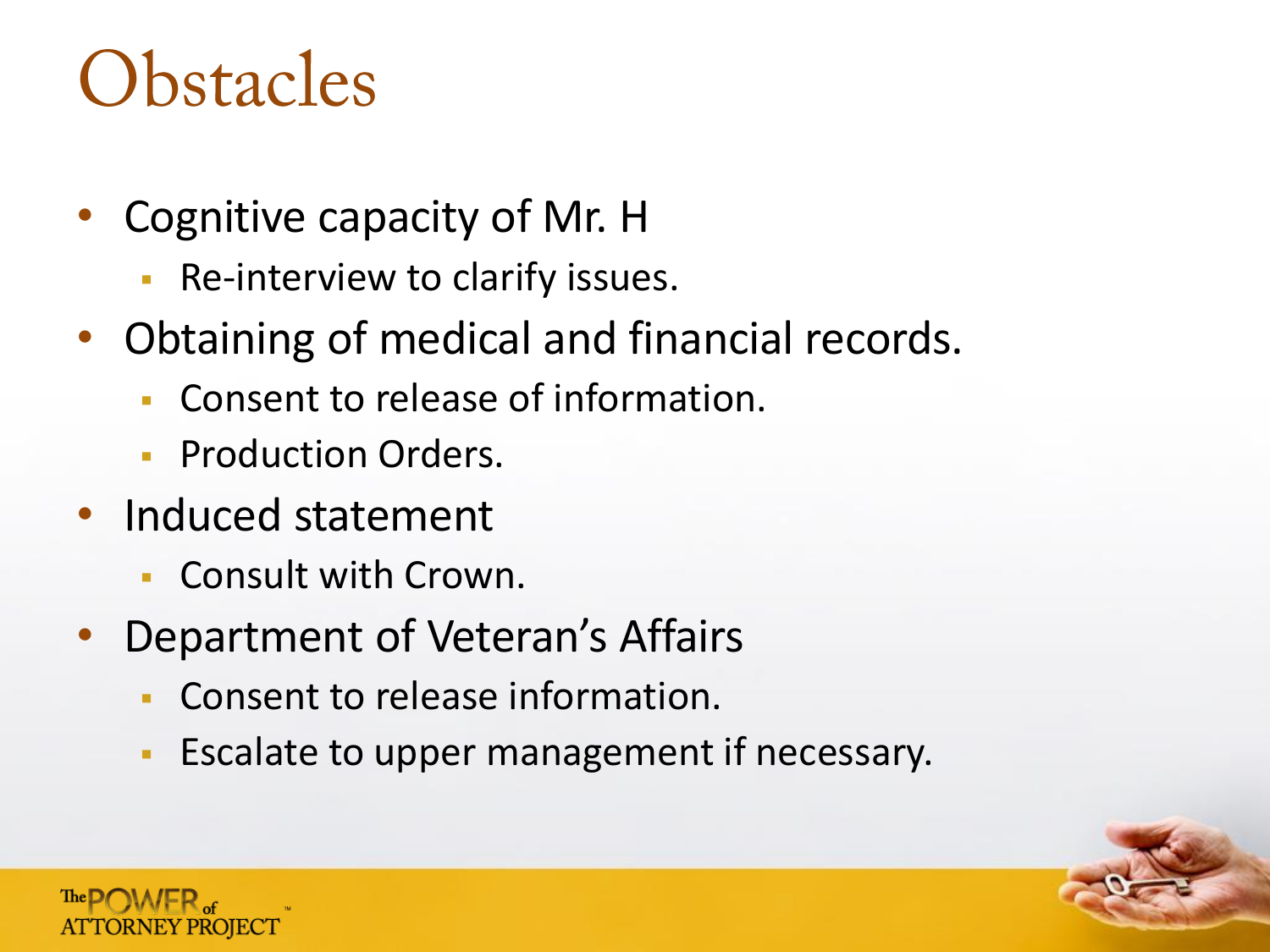Why obtain a statement of an elderly witness as their evidence at a criminal proceeding?

- Recants ("What I told out of court was a lie").
- Forgets (fairly or not).
- Vulnerable.
- Absent-Deceased.
- Present but unable to commence or complete their testimony.

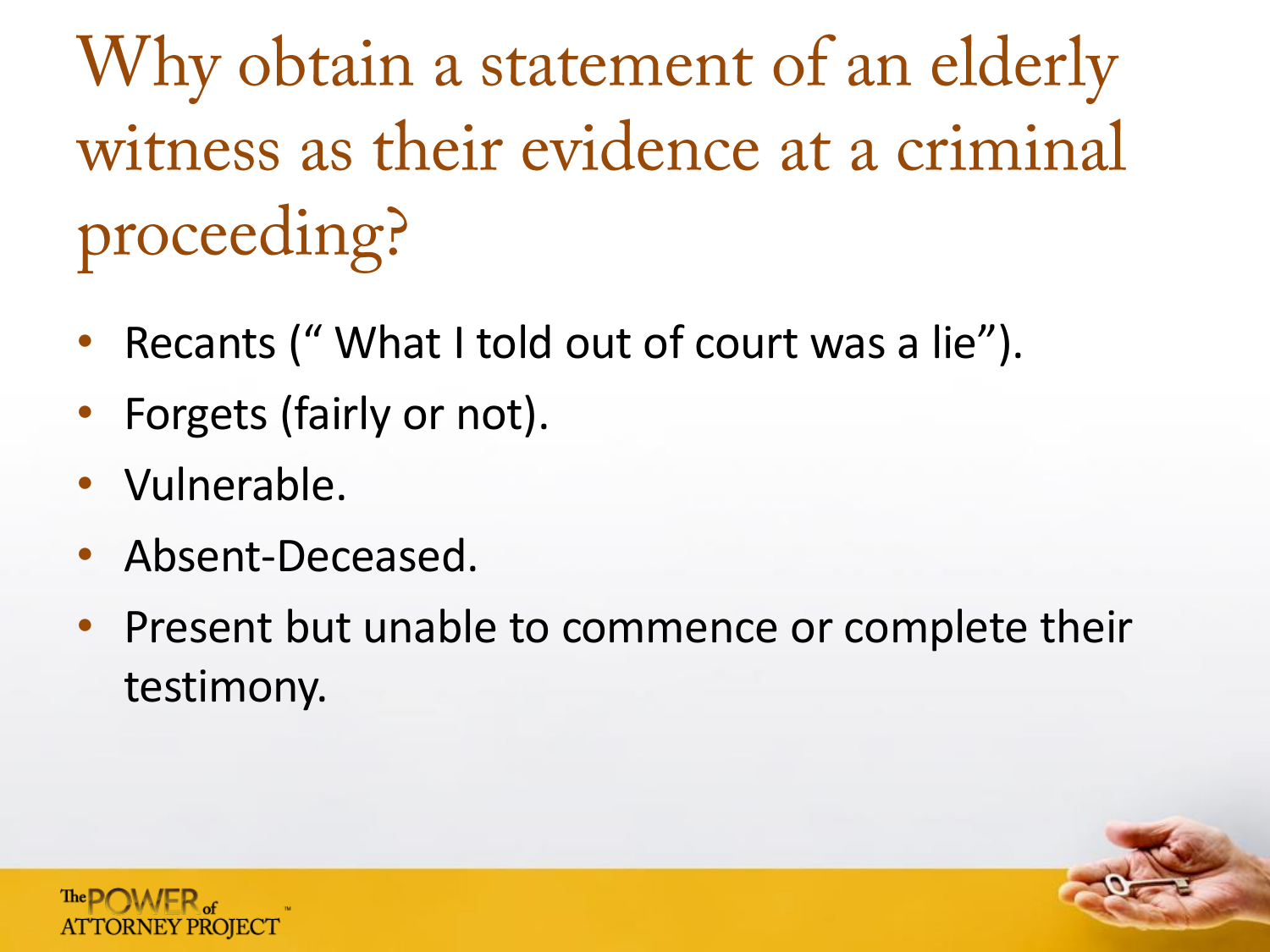#### When to Video Interview the elderly witness

- Health Vulnerability.
- Age.
- **Seriousness of the Offence.**
- Degree of Co-operation.
- Resources.

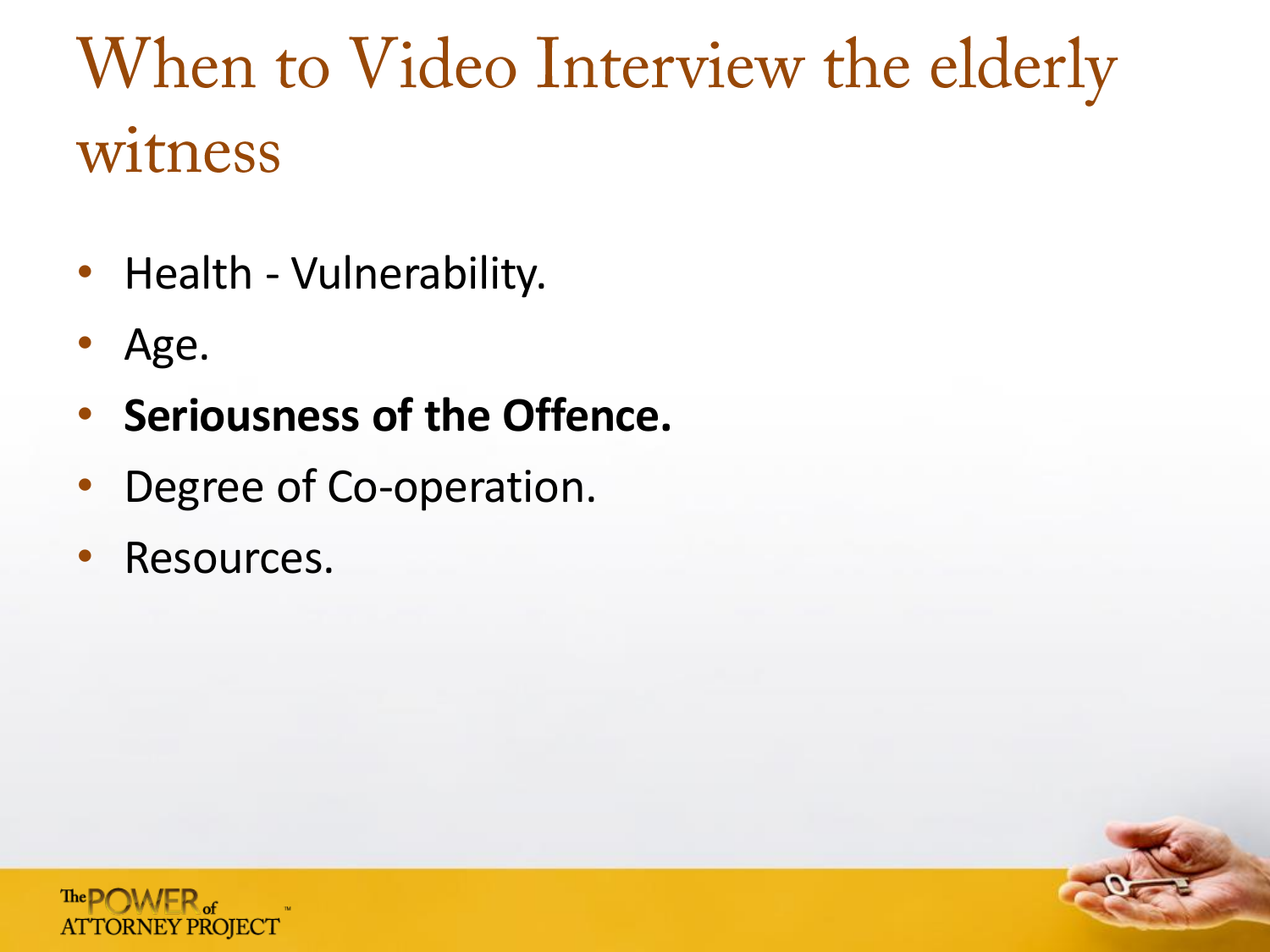#### Possible Interventions

- **Education**
- Safety Plans
- Home visits
- In-depth assessment/Interview
- Contact with other family and friends
- Charges under applicable legislation

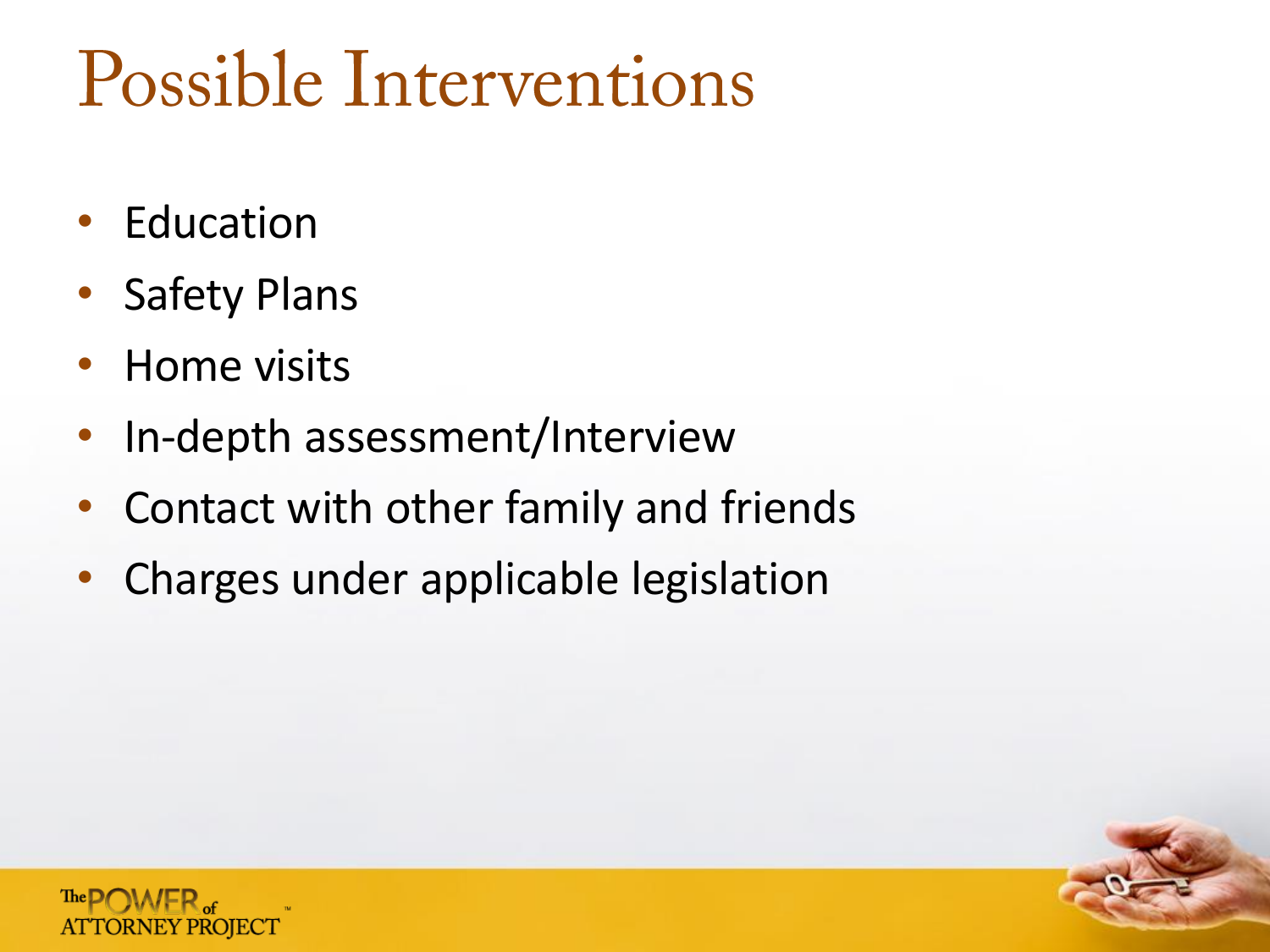#### Role of the Police

- Ensure victim's safety
- **Investigate**
- Charge, arrest, bail conditions
- If insufficient evidence exists, consider alternatives to resolve the problem
- Ensure victim has necessary referral information and support

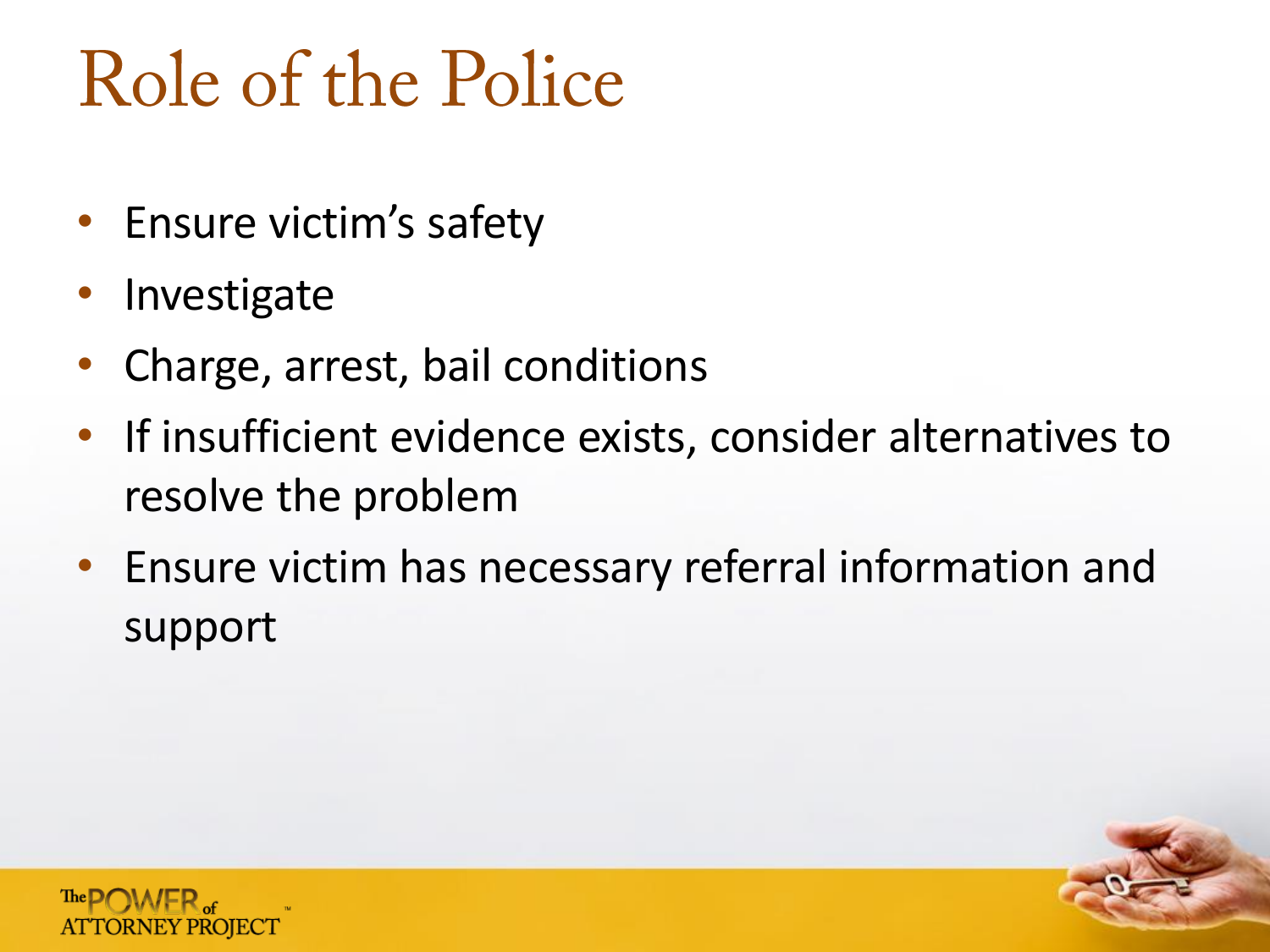#### Resources Available

- Ontario Community Support Association
	- Referral 1-800-267-6272
- Community Care Access Centre
	- Local 1-800-810-0000
- Office of the Public Guardian and Trustee
	- **Intake 1-800-366-0335**
- MCCR
	- **Intake 1-800-268-1142**
- Advocacy Centre for the Elderly
	- Intake 1-416-598-2656

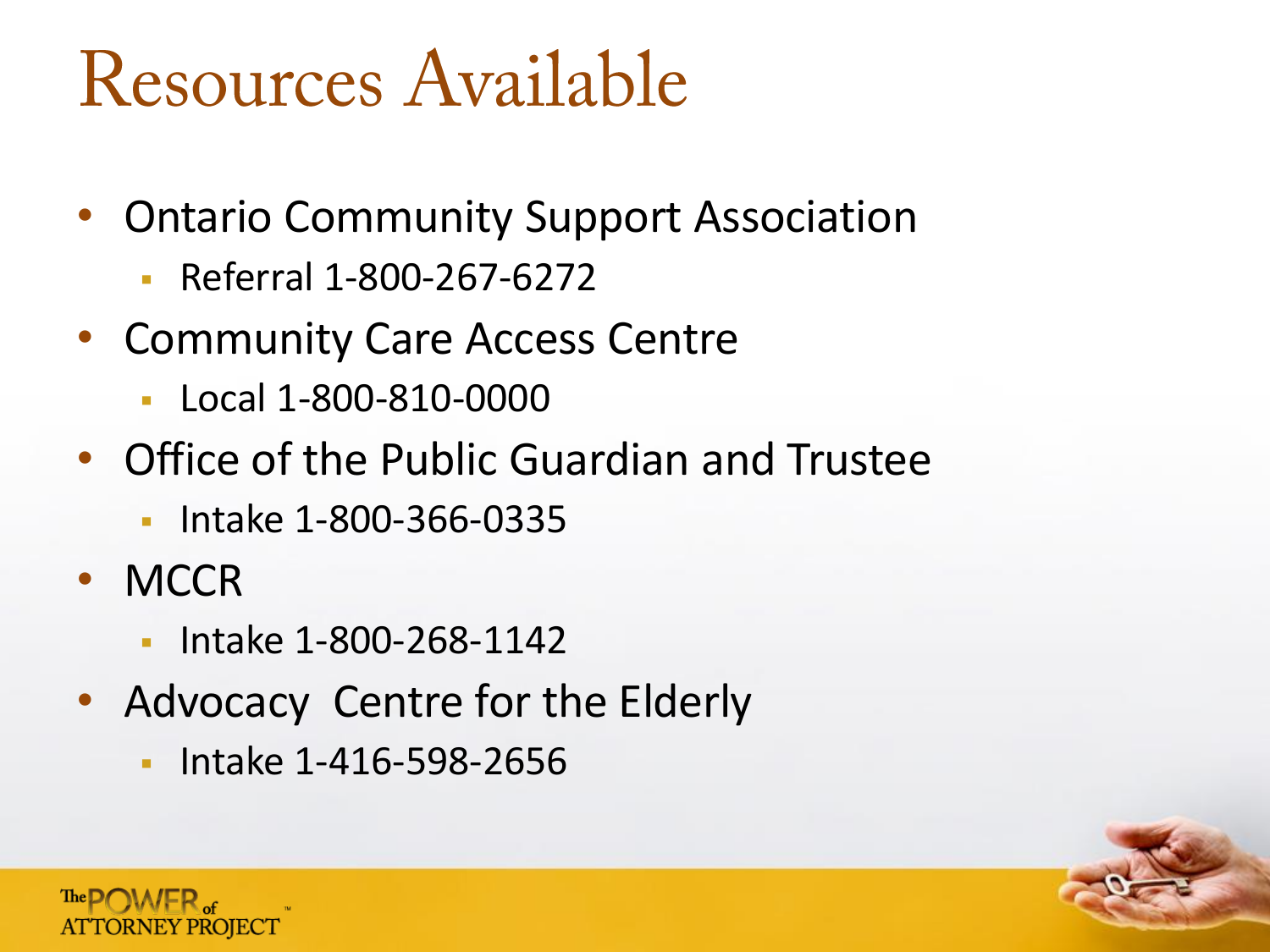

"*The prevention of abuse and neglect of older adults is a community challenge which will not be resolved quickly by one person or one approach. It will require a community effort to create an environment which reaffirms the rights of older adults to self determination, respect and dignity*…"

~Teresa Lukawiecki

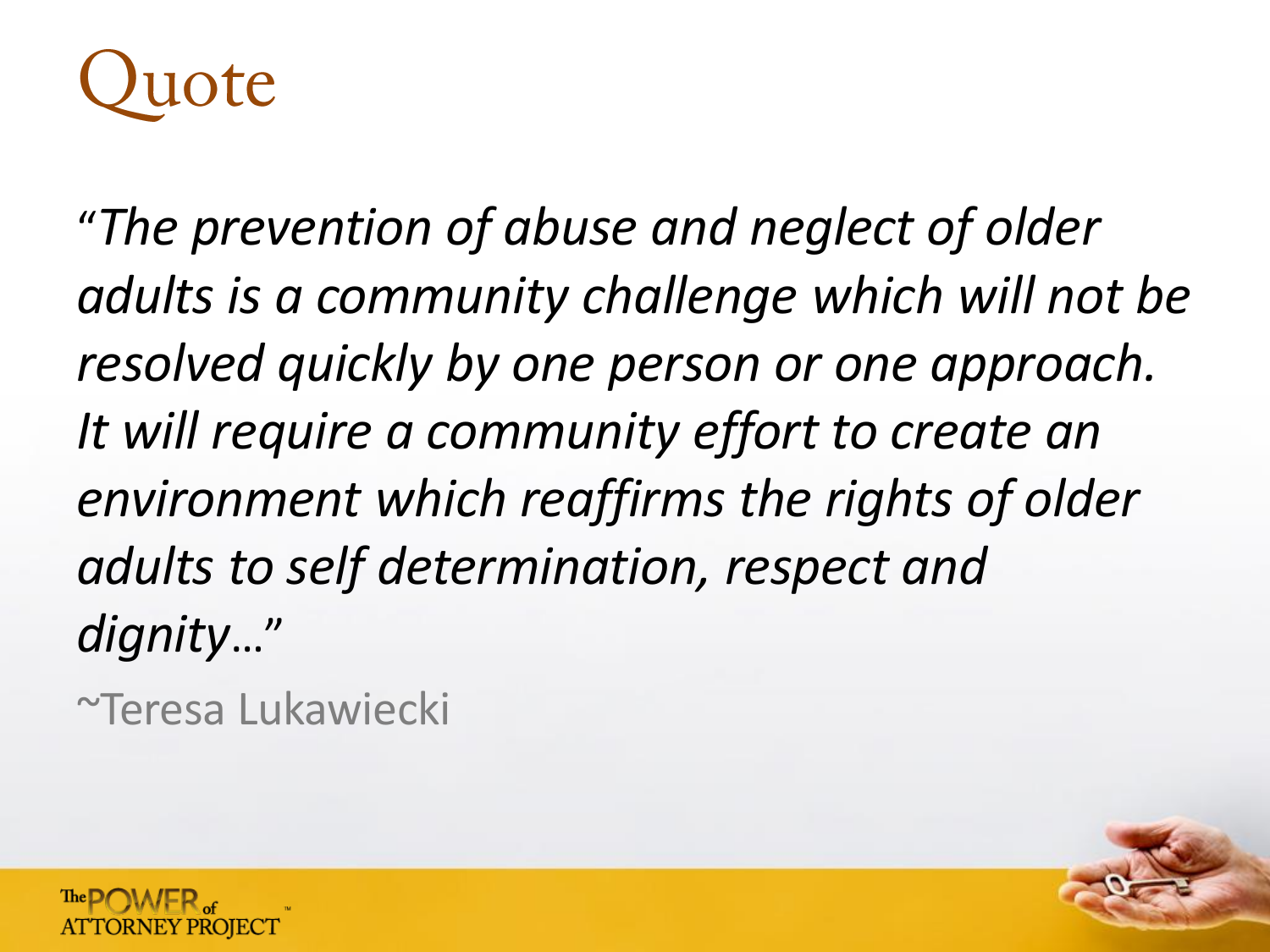#### **OPP Internet Web Page**

#### **www.opp.ca**

#### (Crime Prevention Section)